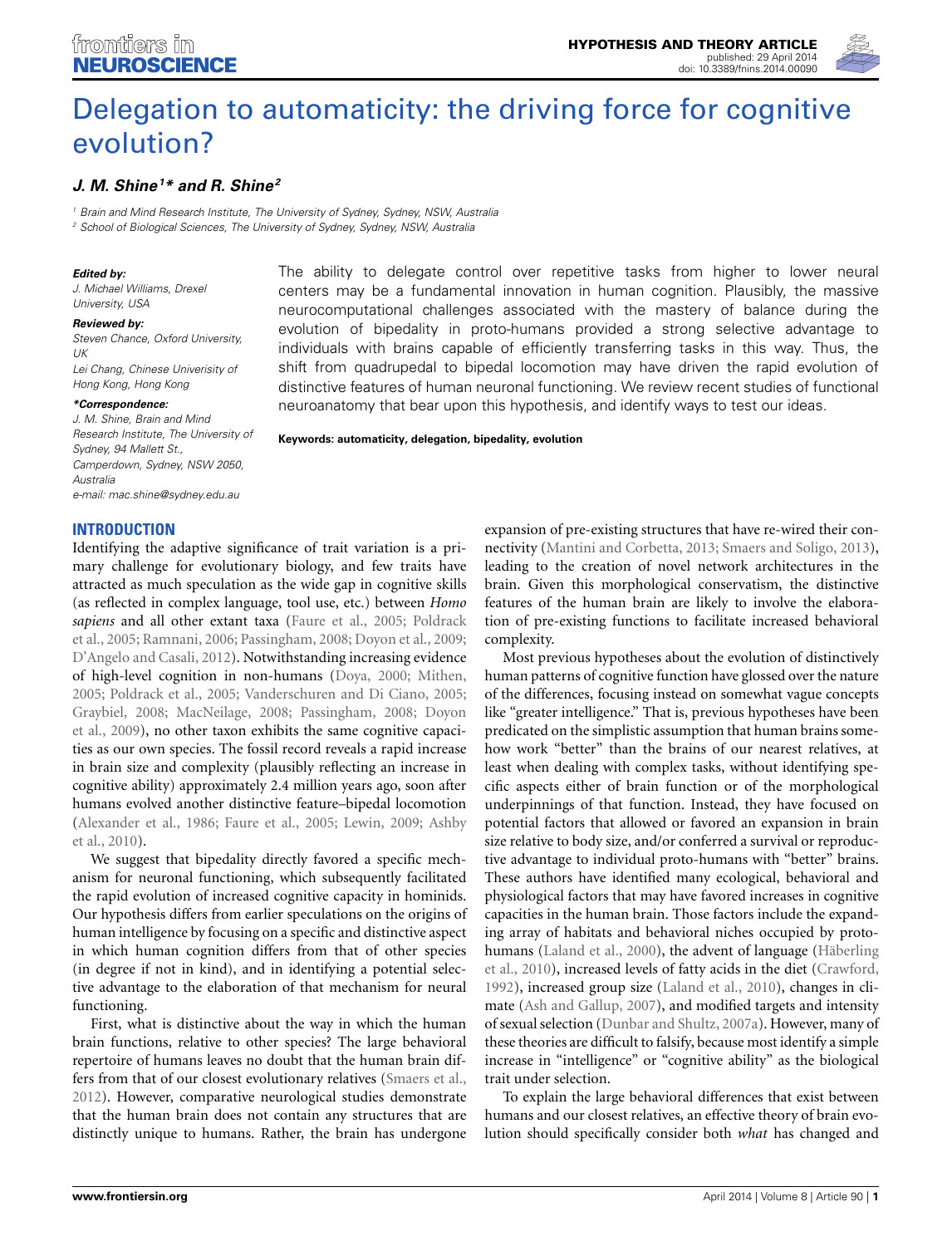*why* that change may have conferred an adaptive advantage to the individuals who exhibited the benefit. There is unlikely to be any simple answer to the question: "how do human brains function differently than those of our closest relatives?" Previous attempts to explain the distinctive behavioral capacities of humans have suggested that an increase in overall brain size relative to body size was the key evolutionary change. However, comparative analyses have questioned the validity of that putative "novel feature" of human brain size [\(Deaner et al., 2007;](#page-6-10) [Dunbar and Shultz,](#page-6-11) [2007b](#page-6-11)). Other researchers have suggested that cortical expansion may have increased the information-processing capacities of the brain [\(Hill et al.](#page-6-12), [2010\)](#page-6-12), or that the unique capacities of the human brain are achieved via an abundance of cortical architecture that can be [utilized for abstract planning and processing \(](#page-6-13)Buckner and Krienen, [2013\)](#page-6-13). Although all of these factors may play a role, we have chosen to focus instead on a specific way in which our brains function, as it is the functioning of the brain that is exposed to the forces of natural selection.

We suggest that one of the most fundamental distinguishing characteristics of human cognition is the way in which the brain dynamically shifts the way in which it deals with repetitive tasks. When we first encounter a daunting task that requires complex responses to multiple inputs (say, driving a car, or learning to play a musical instrument), we concentrate on that task to the exclusion of almost everything else. Gradually, as we learn the appropriate motor responses to specific situations (presumably via an increase in rewarding feedback), we no longer need to devote our full attention to the performance of the task, and can instead focus on other issues. With increasing practice, the basic activities become "automatic," freeing attentional resources that are only required when some unpredictable (or unusually challenging) situation arises.

Although the process of tasks becoming "fond nature" is familiar to all of us, scientific understanding of the mechanisms involved in this delegation of authority from one neural component to another is only just emerging [\(Alexander et al.](#page-5-0), [1986](#page-5-0); [Faure et al., 2005;](#page-6-0) [Poldrack et al.](#page-7-0), [2005;](#page-7-0) [Mithen, 2005;](#page-7-3) [Ito, 2006;](#page-6-14) [Graybiel](#page-6-4), [2008](#page-6-4); [MacNeilage](#page-7-5), [2008](#page-7-5); [Passingham, 2008;](#page-7-2) [Doyon et al., 2009;](#page-6-1) [Lewin](#page-7-6), [2009;](#page-7-6) [Balsters and Ramnani](#page-5-3), [2011;](#page-5-3) [Seger and Spiering](#page-7-10), [2011](#page-7-10)). When a challenge is first encountered, it needs to be processed by a rapid and flexible system capable of analysing complex patterns and responding with a wide array of behavioral responses, each of which conveys its own precise probabili[stic advantage for success](#page-7-0) [\(Alexander et al.](#page-5-0)[,](#page-7-0) [1986;](#page-5-0) Poldrack et al., [2005](#page-7-0)). However, once feedback has been received and the challenge has been mastered (to the point that the brain can accurately predict the optimal response to most situations that are likely to arise), the control of the task is then relegated to a "lower" level[, outside of conscious control](#page-6-15) [\(Alexander et al.](#page-5-0)[,](#page-6-15) [1986](#page-5-0)[;](#page-6-15) Hoshi et al., [2005;](#page-6-15) [Poldrack et al., 2005;](#page-7-0) [Doyon et al.](#page-6-1), [2009\)](#page-6-1).

#### **THE DRIVING FORCE BEHIND HUMAN BRAIN EVOLUTION**

Although many species can transfer behavior from volitional to habitual f[unction](#page-7-10) [\(Poldrack et al.](#page-7-0)[,](#page-7-10) [2005](#page-7-0)[;](#page-7-10) [Barton](#page-5-4)[,](#page-7-10) [2007](#page-5-4)[;](#page-7-10) Seger and Sp[iering,](#page-5-5) [2011](#page-7-10)[;](#page-5-5) [Krubitzer and Seelke](#page-6-16)[,](#page-5-5) [2012](#page-6-16)[;](#page-5-5) Barton and Venditti, [2013\)](#page-5-5), the shift from quadrupedal to bipedal locomotion nonetheless may have been a powerful driver for the

rapid elaboration of the distinctively human "delegation" mode of information processing. Bipedality is rare in mammals, seen commonly only in humans and in some apes [\(Hardman et al.](#page-6-17), [2002](#page-6-17); [Alexander, 2004](#page-5-6); [Doyon et al., 2009](#page-6-1)). Although bipedality plausibly affords a number of adaptive advantages (e.g., it facilitates surveillance in densely vegetated areas, and frees the arms for other tasks [Carrier](#page-6-18), [2011\)](#page-6-18), it also imposes a massive information-processing challenge. Compared to the stability conferred by quadrupedal locomotion, a bipedal organism rests its body mass on only two support points. This inherently unstable posture means that even a tiny shift in position will cause a fall, unless the animal instantly detects and responds to that change. Presumably for this reason, quadrupedal animals that resort to bipedality for surveillance typically do so only briefly, or in highly stereotyped poses (as is the case with meerkats). Moving about while bipedal poses extraordinary challenges, whereby the individual must constantly respond to ever-changing subtle shifts in weight distribution [\(Preuschoft, 2004](#page-7-11)), reducing its ability to attend to other aspects of its environment (such as the detection of food sources or approaching predators).

Despite these challenges, adult humans spend little time consciously thinking about maintaining their balance as they move around, except when placed in a challenging circumstance, such as walking on a narrow beam or when leaving a pub. The means of achieving that liberation is very clear as one watches a young child learning to walk. This is a long process, with every step initially requiring full concentration. Through time, however, the skills develop as control over fine motor movements improves– and full concentration on movement is no longer needed as the tasks involved become "automatized" and are delegated to other parts of the brain, such as the basal ganglia [\(Poldrack et al.](#page-7-0), [2005](#page-7-0); [Ashby et al., 2010](#page-5-1); [Seger and Spiering, 2011](#page-7-10); [Sepulcre et al.](#page-7-12), [2012](#page-7-12)) and the cerebellum [\(Duncan, 2001](#page-6-19); [Desmurget and Turner](#page-6-20), [2010](#page-6-20); [Balsters and Ramnani, 2011](#page-5-3); [Callu et al.](#page-6-21), [2013\)](#page-6-21). Plausibly, then, the adoption of bipedalism in proto-humans posed a strong selective advantage for individuals with brains capable of using their full processing power to learn bipedalism, but that were also able to delegate the basic tasks of walking and running to "lower" neural centers, freeing up the higher segments for detecting unpredictable opportunities and challenges (be they related to predators, food, or social cues), and rapidly responding to that information.

In summary, we suggest that (1) the ability to delegate routine tasks from the cortex to other parts of the brain is more highly developed in humans than other species; and (2) that elaboration arose during our evolutionary history because the computational challenges associated with balancing on two legs enhanced individual fitness in proto-humans who were capable of transferring the control of routine tasks in this way. To this we can add (3) that once this "delegation" mode of neural functioning had evolved, it was co-opted for many other cognitive tasks– essentially, liberating the cortex to deal with novel unpredictable events.

Once a "delegation" system has evolved, the resultant circuitry can be co-opted for aspects of brain function other than simply motor movements. For example, humans probably deal with cognitive and emotional issues in much the same way (i.e., events that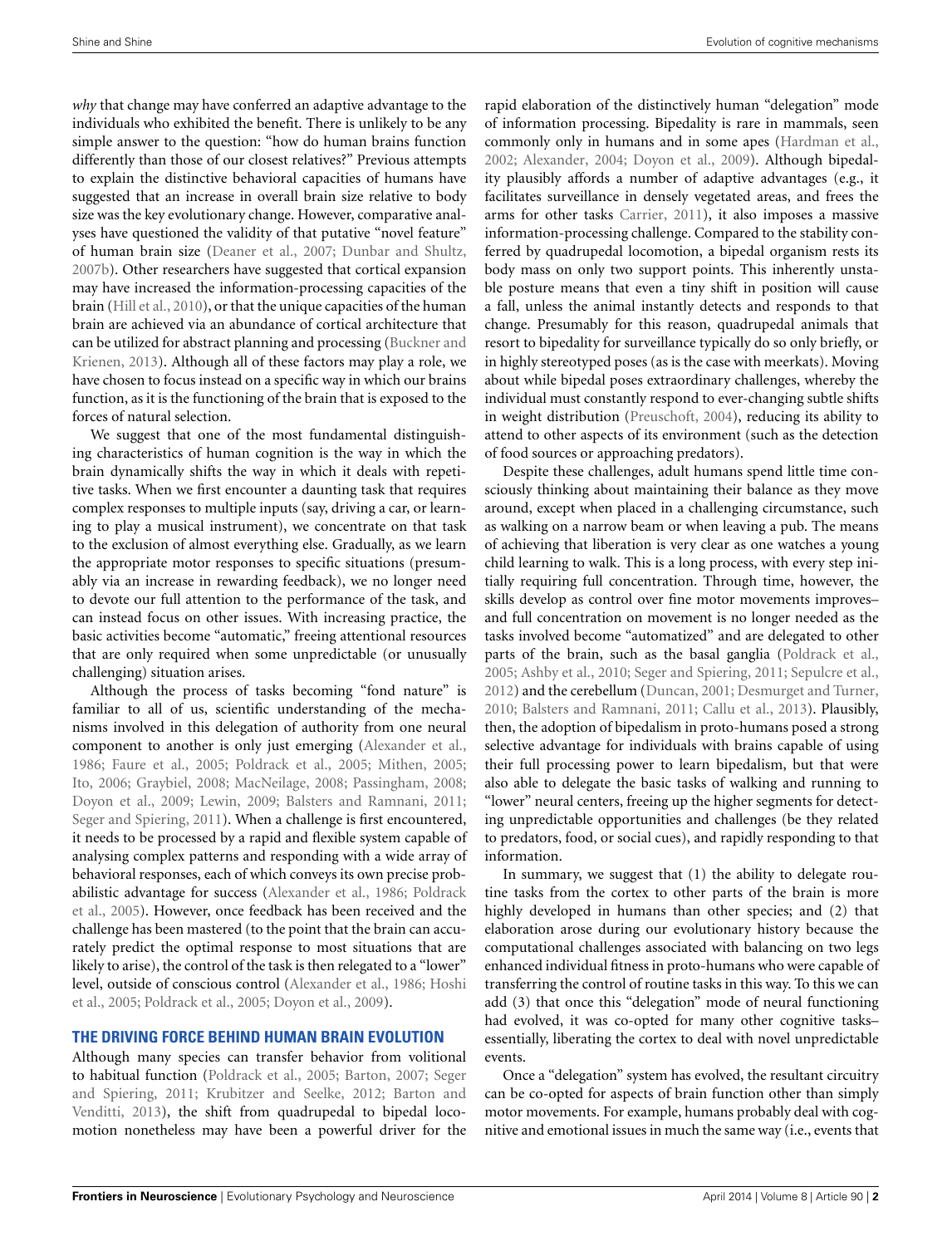initially require full concentration, ultimately become processed subconsciously after frequent repetition [Hikosaka et al., 1999;](#page-6-22) [Lehericy et al.](#page-7-13), [2005;](#page-7-13) [Mainzer, 2008](#page-7-14); [Hertel and Brozovich](#page-6-23), [2010](#page-6-23)). Automatization also enables complex activities to be performed even during periods of extreme stress, when flexible cortical networks are overwhelmed but the cerebellum remains functional [\(Chandler et al.](#page-6-24), [2013](#page-6-24)). What parts of the human brain might fulfill these functions? Below, we review evidence as to the likely anatomical and functional basis for such a system.

## **MAPPING BEHAVIOR TO BRAIN CIRCUITRY**

Because a diverse suite of behaviors become automatic with practice, we doubt that these increases in behavioral capacity were driven by the evolutionary expansion of a single neural structure [\(Barton and Harvey, 2000](#page-5-7); [Weaver](#page-7-15), [2005;](#page-7-15) [Barton and Venditti,](#page-5-5) [2013](#page-5-5); [Smaers and Soligo, 2013\)](#page-7-9). Instead, this flexibility was likely driven by the dimensional expansion of a pre-existing organizing principle for the brain. To achieve efficient automatization, such a neural system would require a unique set of traits. Early in the course of learning, the system would require ready access to moment-to-moment reinforcement signals. In addition, the behavioral capacities in the early stages should also be flexible, providing a large array of potential behaviors with which to learn the most effective strategy. Over the course of learning, this system should trade off flexibility for consistency, while also incorporating feedback in different ways, such as through small errors in action prediction rather than in the outcome of reinforcement trials [\(Frank](#page-6-25), [2005;](#page-6-25) [Hikosaka et al., 2008\)](#page-6-26). Lastly, the system would require global access to all of the behavioral capacities of the brain, as there is now compelling evidence that automatization can occur in many non-motor functions, such as cognition [\(Graybiel,](#page-6-27) [1997](#page-6-27)) and perception [\(Bastian](#page-5-8), [2011;](#page-5-8) [Baumann and Mattingley,](#page-5-9) [2014](#page-5-9)), which utilize vastly different neural architectures.

A plausible candidate system that simultaneously achieves each of these capacities is that of the cortico-cerebellar pathways [\(Weaver](#page-7-15), [2005;](#page-7-15) [Balsters et al., 2010;](#page-5-10) [Smaers et al., 2011](#page-7-16), [2013;](#page-7-17) [Koziol et al.](#page-6-28), [2014](#page-6-28)). This system connects large regions of the cerebral cortex**,** which is characterized by flexible and rapid processing, with the cerebellum, which is responsible for habitual and inflexible processing (see **[Figure 1](#page-3-0)**). In combination, the cerebral cortex and the cerebellum contain more than 70% of the neurons in the human brain [\(Shepherd, 2004](#page-7-18)) and are connected through a series of reciprocal loops, which themselves broadly map onto the functional capacities of the human brain (e.g., motor functions rely on caudal cortex and anterior cerebellum structures, whereas cognitive capacities rely on dorsolateral cortex and posterior cerebellum) (**[Figure 1](#page-3-0)**) [\(Bostan et al.](#page-5-11), [2010,](#page-5-11) [2013\)](#page-5-12).

Despite their connectivity with each other, the cerebral cortex and cerebellum are organized into quite different motifs of internal connectivity [\(Ito](#page-6-14), [2006](#page-6-14)). For example, the cerebral cortex is a thin, multi-layered sheet with massive inter-connectivity across layers and regions [\(George and Hawkins, 2009](#page-6-29)), whereas the cerebellum consists of a network of simple cellular motifs, robustly repeated [across the entire structure](#page-6-2) [\(Ramnani](#page-7-1)[,](#page-6-2) [2006](#page-7-1)[;](#page-6-2) D'Angelo and Casali, [2012](#page-6-2)). The structure of these motifs accords well with the notion that the cerebral cortex is primarily engaged early in unsupervised learning (when it is advantageous to respond

flexibly to a novel stimulus) [\(Doya, 2000\)](#page-6-3), yet decreases its activity over the course of learning, which may be due to increased neuronal efficiency [\(Ashby et al.](#page-5-13), [2007\)](#page-5-13). In addition, it is also now clear that the cerebellum is important for the execution of automatized behaviors [\(Lang and Bastian, 2002;](#page-6-30) [Balsters and Ramnani,](#page-5-3) [2011](#page-5-3)). Given the efficient neuronal architecture of the cerebellar cortex, we propose that the cerebellum plays a prominent role in the execution of learned behaviors, effectively liberating the more flexible architecture of the cortex to process novel behavioral challenges (**[Figure 1](#page-3-0)**). Importantly, this mechanism can be mapped onto a functional corticocerebellar unit of the brain (**[Figure 1](#page-3-0)**) which, depending on which neural and cerebellar regions are involved in the learning process, can effectively allow learning and automatization of motor, as well as cognitive and affective behavioral patterns [\(Graybiel, 1997,](#page-6-27) [2008;](#page-6-4) [Hertel and Brozovich,](#page-6-23) [2010](#page-6-23)).

Despite convincing evidence that control over routine behaviors is gradually transferred from cortical to cerebellar circuitry [\(Faure et al.](#page-6-0), [2005](#page-6-0); [Ito](#page-6-14), [2006](#page-6-14); [Ramnani](#page-7-1), [2006](#page-7-1); [Passingham](#page-7-2), [2008;](#page-7-2) [Doyon et al., 2009;](#page-6-1) [Balsters and Ramnani](#page-5-3)[,](#page-6-2) [2011](#page-5-3)[;](#page-6-2) D'Angelo and Casali, [2012](#page-6-2); [Balsters et al.](#page-5-14), [2013](#page-5-14)), little is known about the structures that mediate this transfer at the neural level. Such a system would require anatomical connectivity between the cerebral cortex and the cerebellum, along with adequate exposure to learning-related reward signals and signals related to environmental salience. The basal ganglia (a collection of highly conserved neural structures in the telencephalon) are ideally placed to fu[lfill](#page-6-0) [these](#page-6-0) [functions](#page-6-0) [\(Alexander et al.](#page-5-0)[,](#page-6-0) [1986](#page-5-0)[;](#page-6-0) [Doya](#page-6-3)[,](#page-6-0) [2000](#page-6-3)[;](#page-6-0) Faure et al., [2005](#page-6-0); [Hoshi et al.](#page-6-15), [2005;](#page-6-15) [Mithen](#page-7-3), [2005;](#page-7-3) [Poldrack et al.](#page-7-0), [2005;](#page-7-0) [Vanderschuren and Di Ciano, 2005;](#page-7-4) [Graybiel, 2008;](#page-6-4) [Passingham,](#page-7-2) [2008](#page-7-2); [Doyon et al.](#page-6-1), [2009;](#page-6-1) [Lewin, 2009;](#page-7-6) [Seger and Spiering](#page-7-10), [2011](#page-7-10)). The striatum, a prominent member of the basal ganglia, is connected to the cerebral cortex and cerebellum in a gradient similar to t[hat displayed by the cortico-cerebellar system \(](#page-5-0)Alexander et al., [1986](#page-5-0); [Hardman et al., 2002](#page-6-17); [Alexander](#page-5-6), [2004](#page-5-6); [Faure et al.,](#page-6-0) [2005](#page-6-0); [Hoshi et al.](#page-6-15), [2005](#page-6-15); [McHaffie et al.](#page-7-19), [2005](#page-7-19); [Poldrack et al.,](#page-7-0) [2005](#page-7-0)[;](#page-5-1) [Barton](#page-5-4)[,](#page-5-1) [2007](#page-5-4)[;](#page-5-1) [Doyon et al.](#page-6-1)[,](#page-5-1) [2009;](#page-6-1) [Lewin](#page-7-6)[,](#page-5-1) [2009](#page-7-6)[;](#page-5-1) Ashby et al., [2010;](#page-5-1) [Seger and Spiering](#page-7-10), [2011;](#page-7-10) [Krubitzer and Seelke, 2012;](#page-6-16) [Barton and Venditti](#page-5-5), [2013](#page-5-5)) (**[Figure 1](#page-3-0)**) and receives multiple subcortical and brainstem inputs reflecting reward prediction error [\(Alexander et al.](#page-5-0), [1986;](#page-5-0) [Faure et al., 2005](#page-6-0); [Poldrack et al., 2005;](#page-7-0) [Mithen](#page-7-3), [2005](#page-7-3); [Ito, 2006;](#page-6-14) [Graybiel, 2008;](#page-6-4) [Kreitzer and Malenka,](#page-6-31) [2008](#page-6-31); [MacNeilage, 2008](#page-7-5); [Passingham](#page-7-2), [2008;](#page-7-2) [Doyon et al., 2009;](#page-6-1) [Lewin](#page-7-6), [2009](#page-7-6)[;](#page-6-32) [Balsters and Ramnani](#page-5-3)[,](#page-6-32) [2011](#page-5-3)[;](#page-6-32) Bromberg-Martin and Hikosaka, [2011;](#page-6-32) [Seger and Spiering](#page-7-10), [2011](#page-7-10)) and salience signals [\(Alexander et al.](#page-5-0)[,](#page-6-33) [1986](#page-5-0)[;](#page-6-33) [Poldrack et al.](#page-7-0)[,](#page-6-33) [2005](#page-7-0)[;](#page-6-33) Bromberg-Martin et al., [2010](#page-6-33)). We suggest that early in the course of learning, the basal ganglia play an important role in training the cerebellum to perform effective action sequences through reinforcement of appropriate responses [\(Kawato et al.](#page-6-34), [2011](#page-6-34)). Once a behavior has become automatized, the role of the basal ganglia nuclei then shifts to a monitoring role, flexibly "switching" activity between these two systems in the face of changing environmental circumstances (**[Figure 1](#page-3-0)**), a task to which it is also neuro-anatomically well suited [\(Aron et al.](#page-5-15), [Saint-Cyr](#page-7-20), [2003](#page-7-20); [Aron and Poldrack,](#page-5-16) [2006](#page-5-16)). The ability to efficiently and effectively "delegate" information to automaticity over the course of learning thus depends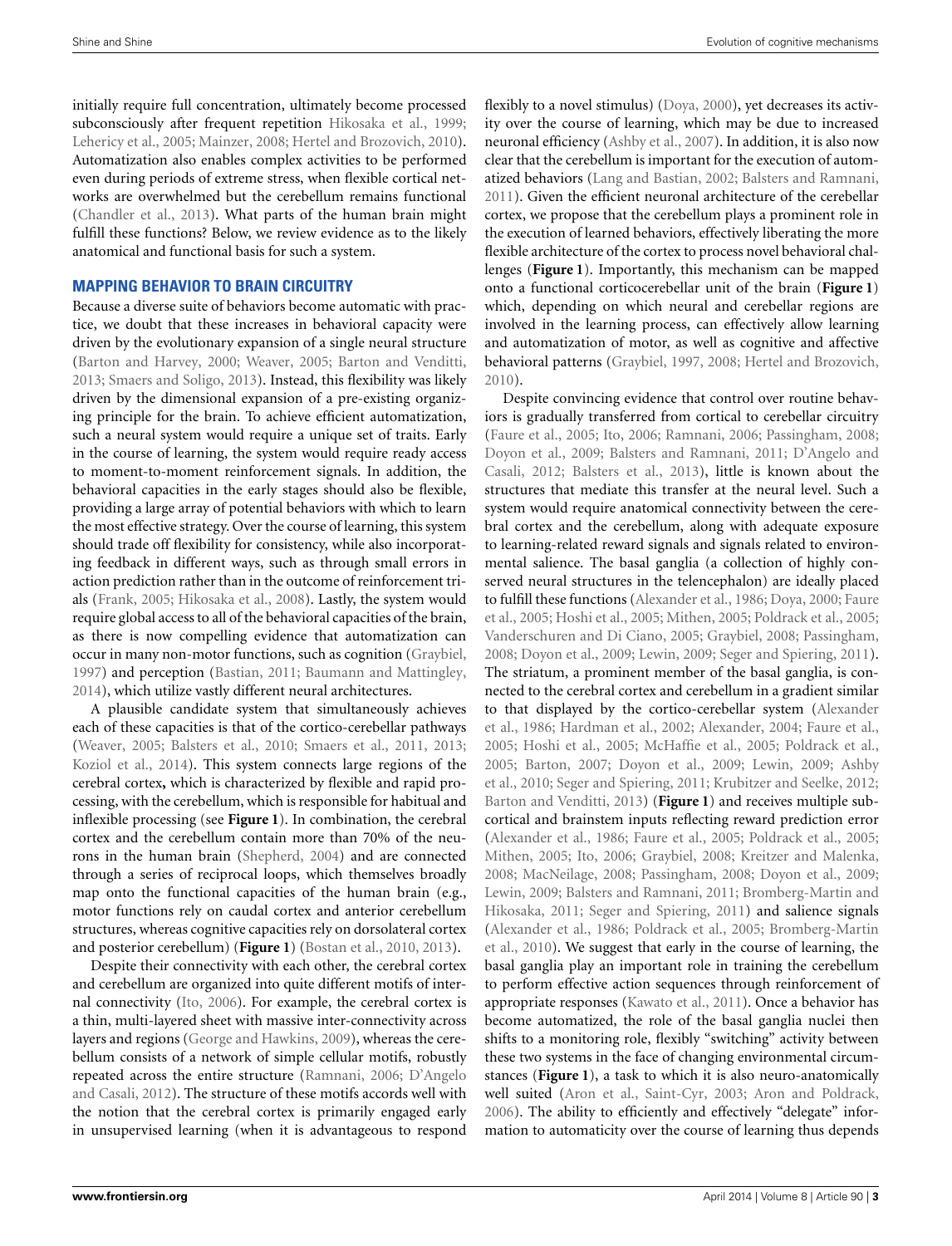

<span id="page-3-0"></span>**FIGURE 1 | Hierarchical neural circuits that control learning in the human brain.** The cortex (green) is preferentially involved early in the course of learning, allowing flexible responses to rapidly changing environmental contingencies. Through extensive connections with the basal ganglia nuclei (blue), which are under the regular influence of neuromodulatory signals reflecting prediction error and salience, the cortex is able to transfer the performance of complex tasks to rigid yet reproducible neuronal motifs

on the interplay between cortical and cerebellar neurons through their interconnections with the basal ganglia (see **[Figure 1](#page-3-0)**).

We are not the first to suggest that the basal ganglia nuclei are integrally involved in automatization. Indeed, early researchers suggested that the basal ganglia may act as the neural substrate of motor learning, with more dorsal regions responsible for the initial learning of a behavior, and caudal regions becoming active during the consolidation of habitual responses [\(Alexander et al.](#page-5-0), [1986](#page-5-0); [Hoshi et al., 2005;](#page-6-15) [Poldrack et al.](#page-7-0), [2005](#page-7-0); [Doyon et al.](#page-6-1), [2009](#page-6-1); [Ashby et al.](#page-5-1), [2010\)](#page-5-1). However, recent evidence suggests that the basal ganglia are merely involved in the kinematic execution of motor patterns rather than in the storage of habits *per se* [\(Poldrack et al., 2005](#page-7-0); [Barton](#page-5-4), [2007;](#page-5-4) [Desmurget and Turner](#page-6-20), [2010;](#page-6-20) [Seger and Spiering](#page-7-10)[,](#page-5-5) [2011;](#page-7-10) [Krubitzer and Seelke, 2012](#page-6-16)[;](#page-5-5) Barton and Venditti, [2013](#page-5-5)), aiding in the "selection" of appropriate actions based on environmental contingencies [\(Redgrave et al., 1999](#page-7-21)). In this manner, the geographical differences in basal ganglia involvement during motor learning can be explained by the response of separate regions of the basal ganglia to unique spatial frames of reference, with dorsal regions utilizing spatial reference and caudal regions utilizing motoric reference [\(Hikosaka et al.](#page-6-22), [1999;](#page-6-22) [Hardman et al.](#page-6-17), [2002](#page-6-17); [Alexander](#page-5-6), [2004](#page-5-6); [Lehericy et al., 2005;](#page-7-13) [Doyon et al.](#page-6-1), [2009\)](#page-6-1). Alternatively, the ventral-to-dorsal gradient within the striatum may reflect preferential involvement with goal-directed rather than habitual actions [\(Lehericy et al.](#page-7-13), [2005;](#page-7-13) [Yin and Knowlton](#page-7-22), [2006;](#page-7-22) [Hikosaka and Isoda, 2010\)](#page-6-35). In either case, the basal ganglia nuclei are likely to play an integral role in

within the cerebellar cortex, which is "trained" by the neuromodulatory signals and the basal ganglia to efficiently perform complex actions. The connectivity of this motif is organized along a rostrocaudal gradient, with rostral regions preferentially involved early in learning, and more caudal structures in tasks that require less cognitive control. The wiring diagram of this unit has been over-simplified to highlight the key circuitry responsible for communication within the system.

the transfer of information from cortical to cerebellar circuitry over the course of learning.

The modular architecture of these three inter-connected neural systems strongly supports the capacity for parallel processing in the brain [\(Balleine and Ostlund](#page-5-17), [2007](#page-5-17); [Isoda and Hikosaka](#page-6-36), [2011](#page-6-36)). Also, structural studies indicate that these three units are well conserved across the evolutionary history of mammals [\(Poldrack et al., 2005;](#page-7-0) [Barton, 2007](#page-5-4); [Balsters et al.](#page-5-10), [2010](#page-5-10); [Bromberg-Martin and Hikosaka](#page-6-32)[,](#page-7-10) [2011;](#page-6-32) [Carrier](#page-6-18)[,](#page-7-10) [2011](#page-6-18)[;](#page-7-10) Seger and Spiering, [2011](#page-7-10); [Krubitzer and Seelke, 2012;](#page-6-16) [Barton and Venditti](#page-5-5), [2013](#page-5-5); [Buckner and Krienen](#page-6-13), [2013\)](#page-6-13). That conservatism is consistent with the idea that natural selection has elaborated a pre-existing system, by modifying its functionality (rather than, for example, by generating a novel structural component to the brain). Thus, the major mechanism behind human behavioral evolution may have been a shift in function rather than structure. That is, the massive increase in information processing required by bipedality conferred a selective advantage to responses at the neural level that accelerated an individual's capacity to "delegate" information processing from conscious, flexible control into more "automatic" systems that are rigid yet highly reproducible.

In keeping with this idea, anatomical studies have not discovered entirely novel brain regions unique to humans; instead, specific systems of the brain, including nuclei within the basal ganglia [\(Hardman et al.](#page-6-17), [2002;](#page-6-17) [Alexander, 2004](#page-5-6); [Preuschoft, 2004](#page-7-11); [Doyon et al., 2009;](#page-6-1) [Bromberg-Martin et al., 2010;](#page-6-33) [Sepulcre et al.](#page-7-23), [2010](#page-7-23)) and connections between the anterior cerebral cortex and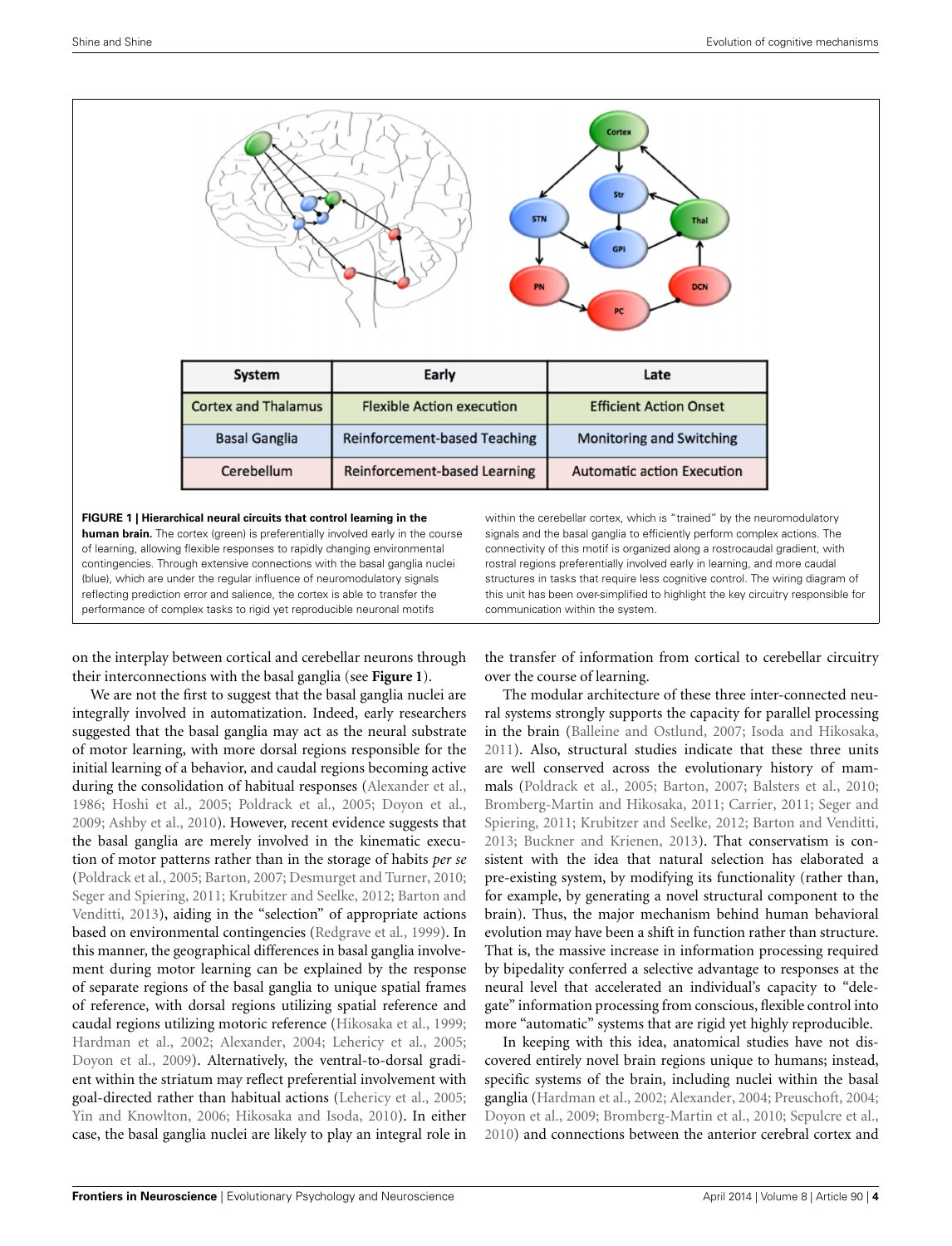the lateral cerebellum [\(Poldrack et al.](#page-7-0), [2005;](#page-7-0) [Ashby et al., 2010;](#page-5-1) [Balsters et al., 2010;](#page-5-10) [Carrier, 2011;](#page-6-18) [Seger and Spiering, 2011;](#page-7-10) [Sepulcre et al., 2012](#page-7-12); [Buckner, 2013](#page-6-37)), have undergone massive expansion and an increase in connectivity. These regions also exhibit strong preferences for long-range connectivity [\(Duncan,](#page-6-19) [2001](#page-6-19); [Preuschoft](#page-7-11)[,](#page-7-23) [2004](#page-7-11)[;](#page-7-23) [Desmurget and Turner](#page-6-20)[,](#page-7-23) [2010;](#page-6-20) Sepulcre et al., [2010;](#page-7-23) [Balsters and Ramnani, 2011;](#page-5-3) [Callu et al.](#page-6-21), [2013](#page-6-21)) and multimodal information processing [\(Hikosaka et al., 1999;](#page-6-22) [Lehericy et al.](#page-7-13), [2005](#page-7-13)[;](#page-6-23) [Poldrack et al., 2005;](#page-7-0) [Mainzer](#page-7-14)[,](#page-6-23) [2008](#page-7-14)[;](#page-6-23) Hertel and Brozovich, [2010](#page-6-23); [Seger and Spiering, 2011;](#page-7-10) [Sepulcre et al.,](#page-7-12) [2012](#page-7-12)), as expected if they play a critical role in adaptive behavior [\(Barton and Harvey, 2000;](#page-5-7) [Duncan](#page-6-19)[,](#page-5-3) [2001](#page-6-19)[;](#page-5-3) [Weaver](#page-7-15)[,](#page-5-3) [2005](#page-7-15)[;](#page-5-3) Balsters and Ramnani, [2011](#page-5-3); [Barton and Venditti](#page-5-5), [2013;](#page-5-5) [Callu et al., 2013;](#page-6-21) [Smaers and Soligo, 2013](#page-7-9)).

## **DOES THE BRAIN WORK AS A COMPUTER?**

Although metaphors of brain function that invoke computers are often criticized, an analogy with computer-based memory may help to explain the concepts at the core of the "delegation" hypothesis. The difference between the two major systems we identify is similar to the difference between Rapid Access Memory (RAM) and Read-Only Memory (ROM) in a computer. RAM is a flexible and high capacity storage system that is adaptable to multiple functions and can be rapidly modified by user-defined processing decisions, whereas ROM is a rigid, inaccessible system that performs automatic tasks but is outside the control of the system operator. Viewed through this analogy, our hypothesis suggests that the computational problems associated with bipedal locomotion led to the development of a system that catalyzes the "delegation" of behaviors from RAM into ROM, effectively "hardwiring" rewarded behaviors into memory. By so doing, the brain is able to release computational processing power for delegation to other, more pressing tasks. Importantly, this analogy is about *function* and not mechanism: we do not suggest that the computational algorithms used by the human brain are similar to those required for RAM and ROM. Indeed, it is far more likely, based on the precise connectivity of the human brain, that the process of "delegation" from goal-directed to habitual behavior emerges as a function of complex dynamics within neuronal networks [\(Weaver](#page-7-15)[,](#page-6-23) [2005](#page-7-15)[;](#page-6-23) [Mainzer](#page-7-14)[,](#page-6-23) [2008;](#page-7-14) [Balsters et al.](#page-5-10)[,](#page-6-23) [2010](#page-5-10)[;](#page-6-23) Hertel and Brozovich, [2010;](#page-6-23) [Smaers et al., 2011](#page-7-16), [2013](#page-7-17)).

This analogy also suggests the intriguing possibility that subjective conscious experience is the "user interface" employed by an organism—and that delegation of processing enables us to be aware of (and thus, able to react to) only a small subset of issues (those which benefit from rapid flexible decision-making). In a computer, the user interface offers a simple and accessible model for interacting with the software and hardware, with the complex (and often incomprehensible) language of these systems hidden from the user's view. Such a system allows the apparent mystery of subjective first-person consciousness to be reframed as an organism's individual schematic internal model of its own attention, created by interactions between its own neural systems [\(Bostan et al., 2010,](#page-5-11) [2013](#page-5-12); [Graziano and Kastner](#page-6-38), [2011](#page-6-38); [Graziano,](#page-6-39) [2013](#page-6-39)). Similar to the computer analogy, the user interface only affords access to the contents of RAM (i.e. goal-directed processes), keeping the contents of ROM (i.e., habitual responses)

hidden deep within the "black box" and inaccessible to consciousness. This analogy also is consistent with the notion that subjective consciousness is not a capacity that divides humans from other animals: instead, it is present across many mammals, birds and ev[en invertebrates](#page-6-29) [\(Edelman and Seth, 2009;](#page-6-40) George and Hawkins, [2009\)](#page-6-29). Importantly, we are not suggesting that the human brain requires a "ghost in the machine" to work effectively, rather that important aspects of conscious experience can be conceptualized as the degree of access that an organism has to its' competing memory systems. Nonetheless, the systems that the brain relies on to mediate our vast behavioral repertoire have similarities with (as well as differences from) the memory systems of a computer. Recognizing those analogies may help us to understand the far more complex mechanisms underlying human cognition. Indeed, a particular strength of the proposed model is that increasingly complex behaviors can *emerge* from this system without the need for conscious control, as behaviors are delegated to automaticity through repetition, and via minimization of reinforcement-based error signals.

### **TESTABLE PREDICTIONS**

How can we test the predictions of this model? Studies on brain function have clarified the manner in which actions can shift from goal-directed to habitual behavior [\(Poldrack et al., 2005](#page-7-0)), but our hypothesis suggests a more prominent role for the cerebellum (particularly as behaviors become more habitual and rigid) than has been suggested by previous authors [\(Yin and Knowlton,](#page-7-22) [2006](#page-7-22); [Balleine and Delgado, 2007\)](#page-5-18). We could test that prediction by assessing the brain during the course of learning, using a range of complementary neuroimaging techniques. In addition, we know of no direct evidence that the shifting process occurs at a more rapid rate or more efficiently in humans than in non-human species; however such a divergence is an explicit prediction of the "delegation" hypothesis. If suitably framed, comparative learning studies in human and non-human primates could specifically test that prediction. Our hypothesis also could be tested by a detailed analysis of the brains of extant animals (especially primates) as well as fossil braincases from proto-hominids, to determine whether brain morphology covaries with the acquisition of bipedality, and/or the ability of different taxa to "delegate" rewarded behaviors into automatic functions [\(Holloway et al.,](#page-6-41) [2004](#page-6-41)). On a genetic level, we expect that changes in delegation ability should be mirrored by disproportionate alterations in both coding [and non-coding genetic activity in the brain \(](#page-7-24)Mattick and Mehler, [2008](#page-7-24)), particularly in the cortical, cerebellar and basal ganglia circuitry that is likely to be important for the delegation of behavior to automaticity (**[Figure 1](#page-3-0)**). Although studies on the genetic basis of human behavior are in their infancy, early results on the neural distribution of non-coding regions in the genome support this general notion [\(Mattick and Mehler, 2008](#page-7-24)).

We could also test the hypothesis by exploring variation in behavior within humans. Notably, the neuroanatomical relationships described above could be explored in neurobiological disorders—specifically, those in which individuals suffer from impairments in automaticity. Preliminary evidence suggests, for example, that patients with Parkinson's disease (which is due to impairments in the circuitry of the basal ganglia Dayan and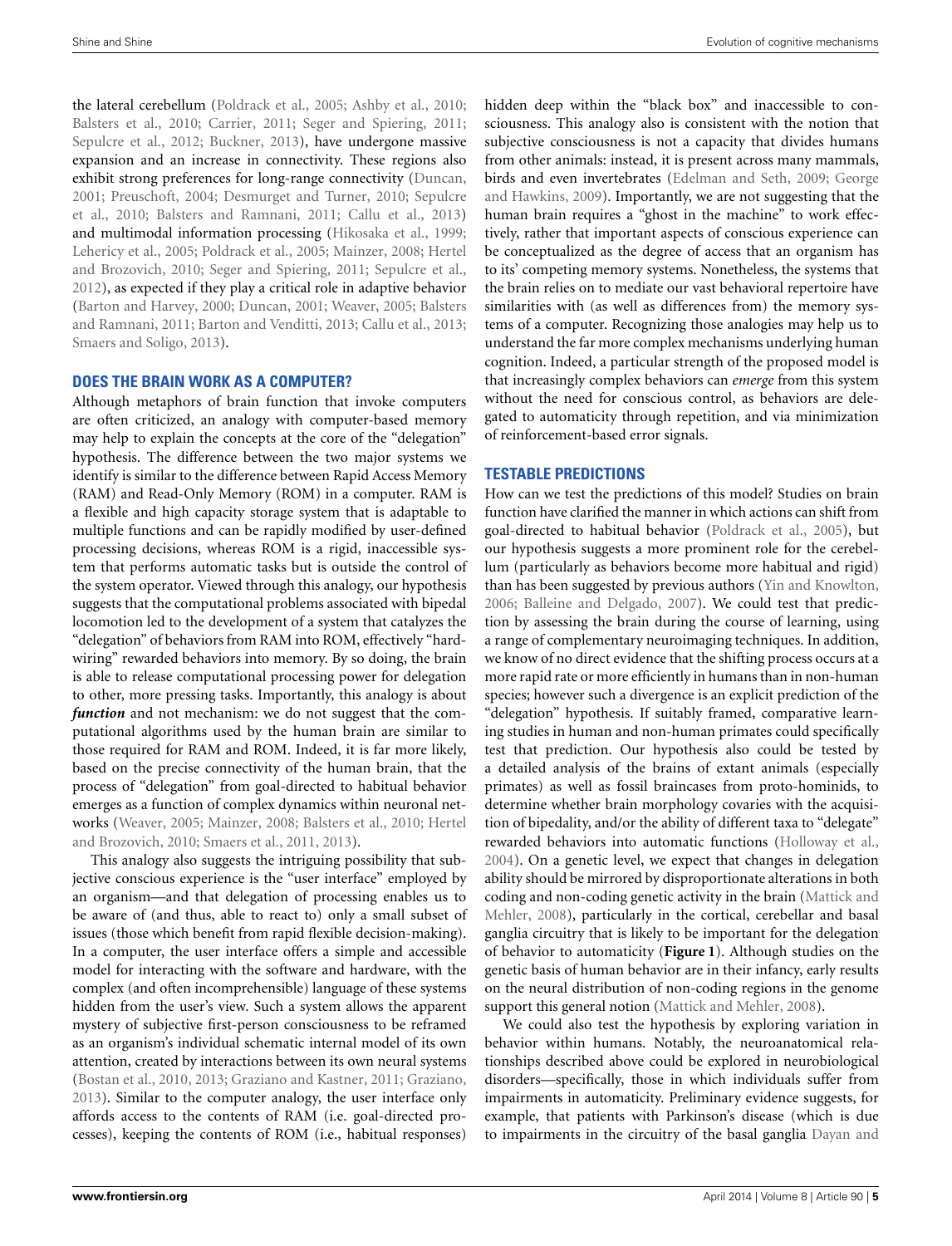Balleine, [2002](#page-6-42); [Poldrack et al., 2005;](#page-7-0) [Obeso et al.](#page-7-25), [2008\)](#page-7-25) exhibit reduced development and recruitment of habitual behaviors [\(Poldrack et al.](#page-7-0), [2005\)](#page-7-0). In addition, patients with cerebellar lesions also show d[eficits](#page-6-30) [in](#page-6-30) [the](#page-6-30) [execution](#page-6-30) [of](#page-6-30) [automatic](#page-6-30) [behaviors\(](#page-6-30)Lang and Bastian, [2002](#page-6-30); [Callu et al., 2013\)](#page-6-21). Other neuropsychiatric disorders, such as obsessive-compulsive disorder [\(Gillan et al.](#page-6-43), [2011](#page-6-43), [2013](#page-6-44); [Robbins et al., 2012\)](#page-7-26) and post-traumatic stress disorder [\(Arnsten](#page-5-19), [2009](#page-5-19)), may also be amenable to reconceptualisation through the framework of the "delegation" hypothesis. Indeed, there is now evidence that patients with schizophrenia have [impaired habitual performance on cognitive tasks \(](#page-6-45)Horan et al., [2008](#page-6-45); [Wagshal et al., 2012\)](#page-7-27), perhaps explaining why patients with the disorder are impaired across multiple cognitive domains [\(Fornito et al.](#page-6-46), [2011](#page-6-46)).

Our hypothesis also predicts significant phenotypic variation among healthy patients in the ability to delegate behavior to automaticity. Specifically, we expect that the ability to delegate behavior to automaticity may correlate with high performance on the tests commonly used to measure general intellectual expertise. Indeed, if variation in the ability to automatize behavior does indeed underlie people's differential performance in cognitive tests, we would predict commonalities in the brain-function mechanisms that confer expertise across multidimensional domains, such as Art, Science and Music. If experts in all these fields utilize similar brain mechanisms to achieve mastery of their chosen task, which it appears as though they do [\(Beilock and Lyons](#page-5-20), [2012](#page-5-20); Bilalić et al., 2012), the implications for performance improvement (and remediation of poor performance) are clear. Future studies using functional neuroimaging could usefully investigate the precise spatiotemporal dynamics that underlie the conversion from goal-directed to automatic behaviors, as well as the relative role played by the cortex, basal ganglia and cerebellum in the acquisition, execution and maintenance of adaptive behavior.

Finally, our hypothesis predicts a tradeoff: the automatization of behavior (1) should reduce an individual's ability to consciously attend to habitual function; and (2) enhance their ability to react rapidly and effectively to novel (unexpected) inputs. For example, habitual behaviors should be much less accessible to conscious exploration than those behaviors that require flexible, "on-line" control. Interestingly, the breakdown of this relationship between conscious access and automaticity may explain the well-documented phenomenon (known in the sporting world as the "yips") whereby an individual who inappropriately accesses a usually habitual activity at a conscious level, can thereby commit uncharacteristic errors [\(Beilock and Gray, 2007](#page-5-22)).

## **CONCLUSION**

In summary, the massive neurocomputational challenges posed by the onset of bipedality may have been the driving force behind the rapid expansion of human cognitive capacity. Specifically, the ability to rapidly "delegate" well-learned behaviors into subconscious processes liberated higher neural centers to be available for flexible, "on-line" processing of fitness-relevant stimuli. Our ideas suggest several testable predictions and may clarify not only how human cognitive systems differ from those of other species, but also how the human brain works both in health and disease.

## **ACKNOWLEDGMENTS**

We thank Tyler James Shine (our son and grandson), whose efforts while learning to walk inspired our ideas. Manuscript preparation was supported by the Australian Research Council.

#### **REFERENCES**

- <span id="page-5-0"></span>Alexander, G. E., DeLong, R. M., and Strick, P. L. (1986). Parallel organization of functionally segregated circuits linking basal ganglia and cortex. *Annu. Rev. Neurosci.* 9, 357–381.
- <span id="page-5-6"></span>Alexander, R. M. (2004). Bipedal animals, and their differences from humans. *J. Anat.* 204, 321–330. doi: 10.1111/j.0021-8782.2004.00289.x
- <span id="page-5-19"></span>Arnsten, A. (2009). Stress signalling pathways that impair prefrontal cortex structure and function. *Nat. Rev. Neurosci.* 10, 410–422. doi: 10.1038/nrn2648
- <span id="page-5-16"></span>Aron, A. R., and Poldrack, R. A. (2006). Cortical and subcortical contributions to stop signal response inhibition: role of the subthalamic nucleus. *J. Neurosci.* 26, 2424–2433. doi: 10.1523/JNEUROSCI.4682-05.2006
- <span id="page-5-15"></span>Aron, A. R., Wise, S. P., and Poldrack, R. A. (2009). "Role of the basal ganglia in cognition," in *The New Encyclopedia of Neuroscience*, Vol. 2, ed L. R. Squire (Oxford: Academic Press), 1069–1077.
- <span id="page-5-2"></span>Ash, J., and Gallup, G. G. Jr. (2007). Paleoclimatic variation and brain expansion during human evolution. *Hum. Nat.* 18, 109–124. doi: 10.1007/s12110-007- 9015-z
- <span id="page-5-13"></span>Ashby, F. G., Ennis, J. M., and Spiering, B. J. (2007). A neurobiological theory of automaticity in perceptual categorization. *Psychol. Rev*. 114, 632–656. doi: 10.1037/0033-295X.114.3.632
- <span id="page-5-1"></span>Ashby, F. G., Turner, B. O., and Horvitz, J. C. (2010). Cortical and basal ganglia contributions to habit learning and automaticity. *Trends Cogn. Sci.* 14, 208–215. doi: 10.1016/j.tics.2010.02.001
- <span id="page-5-18"></span>Balleine, B. W., and Delgado, M. R. (2007). The role of the dorsal striatum in reward and decision-making. *J. Neurosci*. 27, 8161–8165. doi: 10.1523/JNEUROSCI.1554-07.2007
- <span id="page-5-17"></span>Balleine, B. W., and Ostlund, S. B. (2007). Still at the Choice–Point. *Ann. N.Y. Acad. Sci*. 1104, 141–171. doi: 10.1196/annals.1390.006
- <span id="page-5-10"></span>Balsters, J. H., Cussans, E., Diedrichsen, J., Phillips, K. A., Preuss, T. M., Rilling, J. K., et al. (2010). Evolution of the cerebellar cortex: the selective expansion of prefrontal-projecting cerebellar lobules. *Neuroimage* 49, 2045–2052. doi: 10.1016/j.neuroimage.2009.10.045
- <span id="page-5-3"></span>Balsters, J. H., and Ramnani, N. (2011). Cerebellar plasticity and the automation of first-order rules. *J. Neurosci.* 31, 2305–2312. doi: 10.1523/JNEUROSCI.4358- 10.2011
- <span id="page-5-14"></span>Balsters, J. H., Whelan, C. D., Robertson, I. H., and Ramnani, N. (2013). Cerebellum and cognition: evidence for the encoding of higher order rules. *Cereb. Cortex* 23, 1433–1443. doi: 10.1093/cercor/bhs127
- <span id="page-5-4"></span>Barton, N. H. (2007). *Evolution*. Cold Spring Harbor, NY: CSHL Press.
- <span id="page-5-7"></span>Barton, R. A., and Harvey, P. H. (2000). Mosaic evolution of brain structure in mammals. *Nature* 405, 1055–1058. doi: 10.1038/35016580
- <span id="page-5-5"></span>Barton, R. A., and Venditti, C. (2013). Human frontal lobes are not relatively large. *Proc. Natl. Acad. Sci. U.S.A.* 110, 9001–9006. doi: 10.1073/pnas.1215723110
- <span id="page-5-8"></span>Bastian, A. J. (2011). Moving, sensing and learning with cerebellar damage. *Curr. Opin. Neurobiol.* 21, 596–601. doi: 10.1016/j.conb.2011.06.007
- <span id="page-5-9"></span>Baumann, O., and Mattingley, J. B. (2014). Effects of attention and perceptual uncertainty on cerebellar activity during visual motion perception. *Cerebellum* 13, 46–54. doi: 10.1007/s12311-013-0519-2
- <span id="page-5-22"></span>Beilock, S. L., and Gray, R. (2007). "Why do athletes "choke" under pressure?," in *Handbook of Sport Psychology, 3rd Edn.* eds G. Tenenbaum and R. C. Eklund (Hoboken, NJ: John Wiley & Sons), 425–444.
- <span id="page-5-20"></span>Beilock, S. L., and Lyons, I. M. (2012). "Expertise and themental simulation of action," in *Handbook of Imagination and Mental Simulation*, eds K. D. Markman, W. M. P. Klein, and J. A. Suhr (Psychology Press), 488.
- <span id="page-5-21"></span>Bilalic, M., Turella, L., Campitelli, G., Erb, M., and Grodd, W. (2012). Expertise ´ modulates the neural basis of context dependent recognition of objects and their relations. *Hum. Brain Mapp.* 33, 2728–2740. doi: 10.1002/hbm.21396
- <span id="page-5-11"></span>Bostan, A. C., Dum, R. P., and Strick, P. L. (2010). The basal ganglia communicate with the cerebellum. *Proc. Natl. Acad. Sci. U.S.A.* 107, 8452–8456. doi: 10.1073/pnas.1000496107
- <span id="page-5-12"></span>Bostan, A. C., Dum, R. P., and Strick, P. L. (2013). Cerebellar networks with the cerebral cortex and basal ganglia. *Trends Cogn. Sci.* 17, 241–254. doi: 10.1016/j.tics.2013.03.003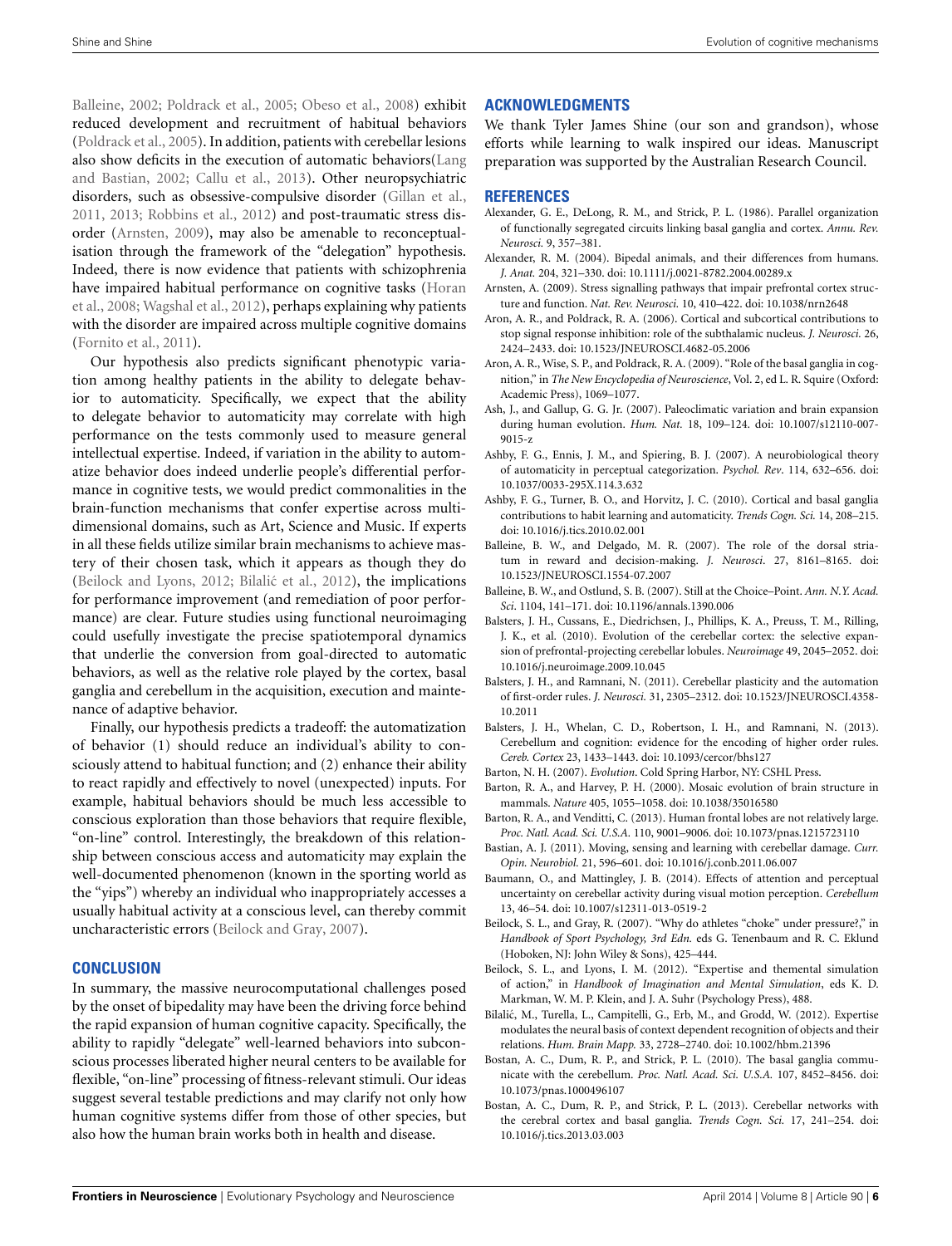- <span id="page-6-32"></span>Bromberg-Martin, E. S., and Hikosaka, O. (2011). Lateral habenula neurons signal errors in the prediction of reward information. *Nat. Neurosci.* 14, 1209–1216. doi: 10.1038/nn.2902
- <span id="page-6-33"></span>Bromberg-Martin, E. S., Matsumoto, M., and Hikosaka, O. (2010). Dopamine in motivational control: rewarding, aversive, and alerting. *Neuron* 68, 815–834. doi: 10.1016/j.neuron.2010.11.022
- <span id="page-6-37"></span>Buckner, R. L. (2013). The cerebellum and cognitive function: 25 years of insight from anatomy and neuroimaging. *Neuron* 80, 807–815. doi: 10.1016/j.neuron.2013.10.044
- <span id="page-6-13"></span>Buckner, R. L., and Krienen, F. M. (2013). The evolution of distributed association networks in the human brain. *Trends Cogn. Sci.* 17, 648–665. doi: 10.1016/j.tics.2013.09.017
- <span id="page-6-21"></span>Callu, D., Lopez, J., and Massioui EI, N. (2013). Cerebellar deep nuclei involvement in cognitive adaptation and automaticity. *Learn. Mem.* 20, 344–347. doi: 10.1101/lm.030536.113
- <span id="page-6-18"></span>Carrier, D. R. (2011). The advantage of standing up to fight and the evolution of habitual bipedalism in hominins. *PLoS ONE* 6:e19630. doi: 10.1371/journal.pone.0019630
- <span id="page-6-24"></span>Chandler, D. J., Nicholson, S. E., and Zitnik, G. (2013). "Norepinephrine and synaptic transmission in the Cerebellum," in *Handbook of the Cerebellum and Cerebellar Disorders*, eds M. U. Manto, D. L. Gruol, J. D. Schmahmann, N. Koibuchi, and F. Rossi (New York, NY: Springer), 895–914.
- <span id="page-6-7"></span>Crawford, M. A. (1992). The role of dietary fatty acids in biology: their place in the evolution of the human brain. *Nutr. Rev.* 50, 3–11.
- <span id="page-6-2"></span>D'Angelo, E., and Casali, S. (2012). Seeking a unified framework for cerebellar function and dysfunction: from circuit operations to cognition. *Front. Neural Circuits* 6:116. doi: 10.3389/fncir.2012.00116
- <span id="page-6-42"></span>Dayan, P., and Balleine, B. W. (2002). Reward, motivation, and reinforcement learning. *Neuron* 36, 285–298. doi: 10.1016/S0896-6273(02)00963-7
- <span id="page-6-10"></span>Deaner, R. O., Isler, K., Burkart, J., and van Schaik, C. (2007). Overall brain size, and not encephalization quotient, best predicts cognitive ability across non-human primates. *Brain Behav. Evol.* 70, 115–124. doi: 10.1159/000102973
- <span id="page-6-20"></span>Desmurget, M., and Turner, R. S. (2010). Motor sequences and the basal ganglia: kinematics, not habits. *J. Neurosci.* 30, 7685–7690. doi: 10.1523/JNEUROSCI.0163-10.2010
- <span id="page-6-3"></span>Doya, K. (2000). Complementary roles of basal ganglia and cerebellum in learning and motor control. *Curr. Opin. Neurobiol*. 10, 732–739. doi: 10.1016/S0959- 4388(00)00153-7
- <span id="page-6-1"></span>Doyon, J., Bellec, P., Amsel, R., Penhune, V., Monchi, O., Carrier, J., et al. (2009). Contributions of the basal ganglia and functionally related brain structures to motor learning. *Behav. Brain Res.* 199, 61–75. doi: 10.1016/j.bbr.2008.11.012
- <span id="page-6-11"></span>Dunbar, R., and Shultz, S. (2007b). Understanding primate brain evolution. *Philos. Trans. R. Soc. Lond. B Biol. Sci.* 362, 649–658. doi: 10.1098/rstb.2006.2001
- <span id="page-6-9"></span>Dunbar, R. I. M., and Shultz, S. (2007a). Evolution in the social brain. *Science* 317, 1344–1347. doi: 10.1126/science.1145463
- <span id="page-6-19"></span>Duncan, J. (2001). An adaptive coding model of neural function in prefrontal cortex. *Nat. Rev. Neurosci.* 2, 820–829. doi: 10.1038/35097557
- <span id="page-6-40"></span>Edelman, D. B., and Seth, A. K. (2009). Animal consciousness: a synthetic approach. *Trends Neurosci.* 32, 476–484. doi: 10.1016/j.tins.2009.05.008
- <span id="page-6-0"></span>Faure, A., Haberland, U., Condé, F., and Massioui EI, N. (2005). Lesion to the nigrostriatal dopamine system disrupts stimulus-response habit formation. *J. Neurosci.* 25, 2771–2780. doi: 10.1523/JNEUROSCI.3894-04.2005
- <span id="page-6-46"></span>Fornito, A., Yoon, J., Zalesky, A., Bullmore, E. T., and Carter, C. S. (2011). General and specific functional connectivity disturbances in first-episode schizophrenia during cognitive control performance. *Biol. Psych*. 70, 64–72. doi: 10.1016/j.biopsych.2011.02.019
- <span id="page-6-25"></span>Frank, M. J. (2005). Dynamic dopamine modulation in the basal ganglia: a neurocomputational account of cognitive deficits in medicated and nonmedicated Parkinsonism. *J. Cogn. Neurosci.* 17, 51–72. doi: 10.1162/0898929052880093
- <span id="page-6-29"></span>George, D., and Hawkins, J. (2009). Towards a mathematical theory of cortical micro-circuits. *PLoS Comput*. *Biol.* 5:e1000532. doi: 10.1371/journal.pcbi.1000532
- <span id="page-6-44"></span>Gillan, C. M., Morein-Zamir, S., Urcelay, G. P., Sule, A., Voon, V., Apergis-Schoute, A. M., et al. (2013). Enhanced avoidance habits in obsessive-compulsive disorder. *Biol. Psych*. 75, 631–638. doi: 10.1016/j.biopsych.2013.02.002
- <span id="page-6-43"></span>Gillan, C. M., Papmeyer, M., Morein-Zamir, S., Sahakian, B. J., Fineberg, N. A., Robbins, T. W., et al. (2011). Disruption in the balance between goal-directed behavior and habit learning in obsessive-compulsive disorder. *Am. J. Psychiatry* 168, 718–726. doi: 10.1176/appi.ajp.2011.10071062
- <span id="page-6-27"></span>Graybiel, A. M. (1997). The basal ganglia and cognitive pattern generators. *Schizophr. Bull.* 23, 459–469.
- <span id="page-6-4"></span>Graybiel, A. M. (2008). Habits, rituals, and the evaluative brain. *Annu. Rev. Neurosci.* 31, 359–387. doi: 10.1146/annurev.neuro.29.051605.112851
- <span id="page-6-39"></span>Graziano, M. (2013). *Consciousness and the Social Brain*. Oxford, UK: Oxford University Press.
- <span id="page-6-38"></span>Graziano, M. S. A., and Kastner, S. (2011). Human consciousness and its relationship to social neuroscience: a novel hypothesis. *Cogn. Neurosci.* 2, 98–113. doi: 10.1080/17588928.2011.565121
- <span id="page-6-6"></span>Häberling, I. S., Roberts, R. P., and Corballis, M. C. (2010). Cerebral asymmetries: complementary and independent processes. *PLoS ONE* 5:e9682. doi: 10.1371/journal.pone.0009682
- <span id="page-6-17"></span>Hardman, C. D., Henderson, J. M., Finkelstein, D. I., Horne, M. K., Paxinos, G., and Halliday, G. M. (2002). Comparison of the basal ganglia in rats, marmosets, macaques, baboons, and humans: volume and neuronal number for the output, internal relay, and striatal modulating nuclei. *J. Comp. Neurol.* 445, 238–255. doi: 10.1002/cne.10165
- <span id="page-6-23"></span>Hertel, P. T., and Brozovich, F. (2010). Cognitive habits and memory distortions in anxiety and depression. *Curr. Dir. Psychol. Sci.* 19, 155–160. doi: 10.1177/0963721410370137
- <span id="page-6-26"></span>Hikosaka, O., Bromberg-Martin, E., Hong, S., and Matsumoto, M. (2008). New insights on the subcortical representation of reward. *Curr. Opin. Neurobiol.* 18, 203–208. doi: 10.1016/j.conb.2008.07.002
- <span id="page-6-35"></span>Hikosaka, O., and Isoda, M. (2010). Switching from automatic to controlled behavior: cortico-basal ganglia mechanisms. *Trends Cogn. Sci.* 14, 154–161. doi: 10.1016/j.tics.2010.01.006
- <span id="page-6-22"></span>Hikosaka, O., Nakahara, H., Rand, M. K., Sakai, K., Lu, X., Nakamura, K., et al. (1999). Parallel neural networks for learning sequential procedures. *Trends Neurosci.* 22, 464–471.
- <span id="page-6-12"></span>Hill, J., Inder, T., Neil, J., and Dierker, D. (2010). "Similar patterns of cortical expansion during human development and evolution," in *Wiley-Blackwell Encyclopedia of Human Evolution*, ed B. Wood (Hoboken, NJ: Wiley-Blackwell), 87–91.
- <span id="page-6-41"></span>Holloway, R. L., Schwartz, J. H., and Tattersall, I. (2004). *The Human Fossil Record, Brain Endocasts–The Paleoneurological Evidence*. Hoboken, NJ: John Wiley and Sons.
- <span id="page-6-45"></span>Horan, W. P., Green, M. F., Knowlton, B. J., Wynn, J. K., Mintz, J., and Nuechterlein, K. H. (2008). Impaired implicit learning in schizophrenia. *Neuropsychology* 22, 606–617. doi: 10.1037/a0012602
- <span id="page-6-15"></span>Hoshi, E., Tremblay, L., Féger, J., Carras, P. L., and Strick, P. L. (2005). The cerebellum communicates with the basal ganglia. *Nat. Neurosci.* 8, 1491–1493. doi: 10.1038/nn1544
- <span id="page-6-36"></span>Isoda, M., and Hikosaka, O. (2011). Cortico-basal ganglia mechanisms for overcoming innate, habitual and motivational behaviors. *Eur. J. Neurosci.* 33, 2058–2069. doi: 10.1111/j.1460-9568.2011.07698.x
- <span id="page-6-14"></span>Ito, M. (2006). Cerebellar circuitry as a neuronal machine. *Prog. Neurobiol.* 78, 272–303. doi: 10.1016/j.pneurobio.2006.02.006
- <span id="page-6-34"></span>Kawato, M., Kuroda, S., and Schweighofer, N. (2011). Cerebellar supervised learning revisited: biophysical modeling and degrees-of-freedom control. *Curr. Opin. Neurobiol.* 21, 791–800. doi: 10.1016/j.conb.2011.05.014
- <span id="page-6-28"></span>Koziol, L. F., Budding, D., Andreasen, N., D'Arrigo, S., Bulgheroni, S., Imamizu, H., et al. (2014). Consensus paper: the cerebellum's role in movement and cognition. *Cerebellum* 13, 151–177. doi: 10.1007/s12311-013- 0511-x
- <span id="page-6-31"></span>Kreitzer, A. C., and Malenka, R. C. (2008). Striatal plasticity and basal ganglia circuit function. *Neuron* 60, 543–554. doi: 10.1016/j.neuron.2008. 11.005
- <span id="page-6-16"></span>Krubitzer, L. A., and Seelke, A. M. H. (2012). Cortical evolution in mammals: the bane and beauty of phenotypic variability. *Proc. Natl. Acad. Sci. U.S.A.* 109(Suppl. 1), 10647–10654. doi: 10.1073/pnas.1201891109
- <span id="page-6-5"></span>Laland, K. N., Odling-Smee, J., and Feldman, M. W. (2000). Niche construction, biological evolution, and cultural change. *Behav. Brain Sci.* 23, 131–46. discussion: 146–175. doi: 10.1017/S0140525X00002417
- <span id="page-6-8"></span>Laland, K. N., Odling-Smee, J., and Myles, S. (2010). How culture shaped the human genome: bringing genetics and the human sciences together. *Nat. Rev. Genet.* 11, 137–148. doi: 10.1038/nrg2734
- <span id="page-6-30"></span>Lang, C. E., and Bastian, A. J. (2002). Cerebellar damage impairs automaticity of a recently practiced movement. *J. Neurophysiol.* 87, 1336–1347. doi: 10.1152/jn.00368.2001